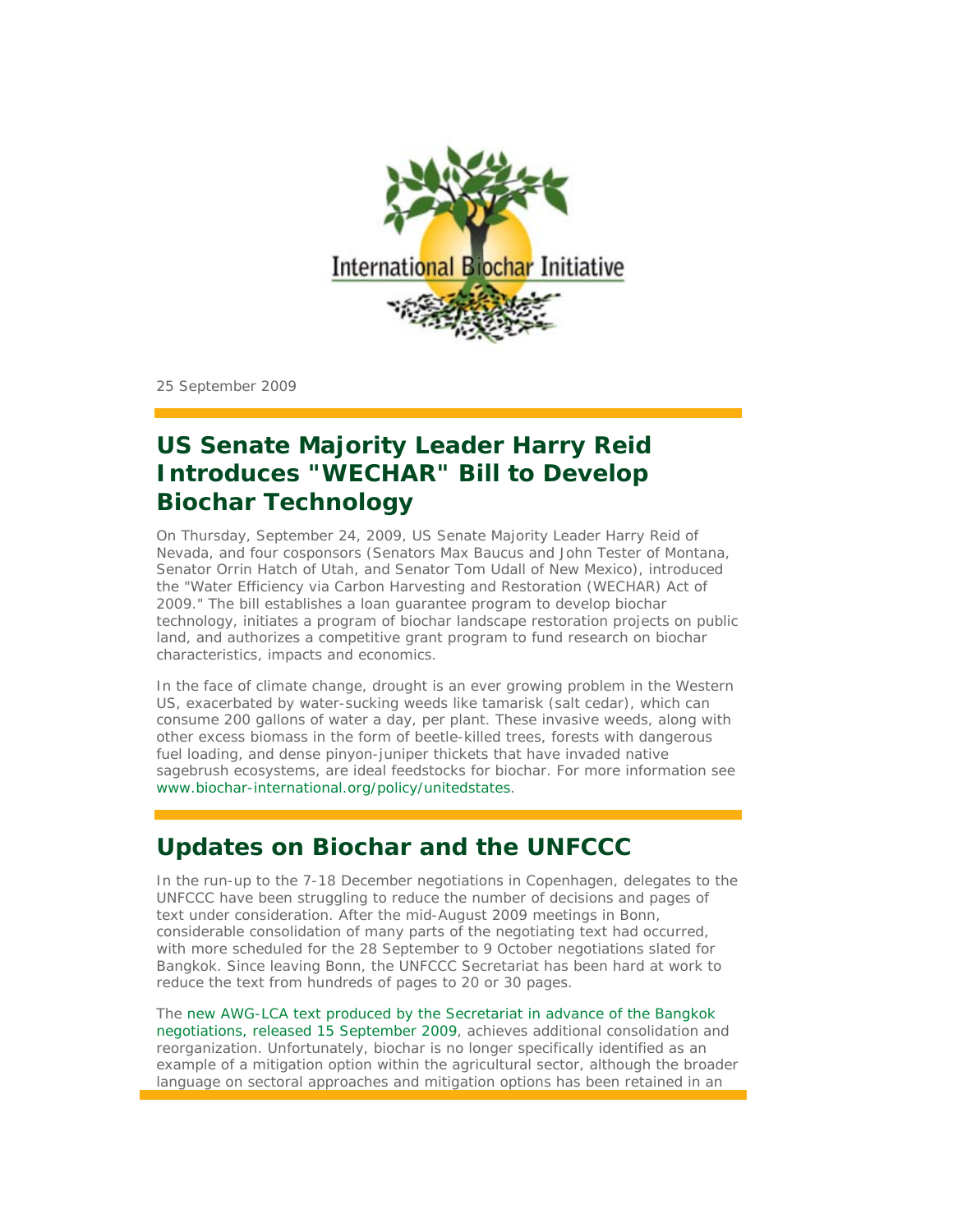appendix, now removed from the main body of the negotiating text.

IBI applauds the progress of the UNFCCC Secretariat and delegates in reorganizing the text and moving the process forward, but urges Parties to recognize that biochar, with it's potential Gigaton-scale  $CO<sub>2</sub>$  removal and additional energy security and food security benefits, should not be overlooked in the process. There is a need to fund the remaining R&D and scale-up needs of this critical technology to achieve global deployment of biochar systems. With intensification of agricultural productivity having been identified as a critical means to feed a global population of 9 billion people in 2050, biochar can help to increase crop productivity while reducing chemical inputs; co-produce energy (thermal, for cooking or on-site use, or otherwise); and significantly reduce GHG emissions.

#### **IBI Hosts Side Event at UNCCD COP9 in Buenos Aires, Argentina**

Held on September 24, the side evented entitled: "Biochar for sustainable mitigation of environmental degradation in agricultural lands," provided an introduction to issues of sustainable land management and the wider context for the need to address soil health and biomass constraints. The presentations critically evaluated biochar systems that generate multiple value streams for improving livelihoods in degraded and desertified lands and also provided a broad overview and introduction into the opportunities and constraints of the potential of biochar for drylands.



The event began with a presentation by Sergio Zelaya (UNCCD) who covered the framework for biochar systems with a discussion of sustainable land management, food insecurity, and water scarcity in drylands and introduced a road map for further exploration. Dr. Lehmann (Cornell University) presented scientific evidence of biochar opportunities, constraints to its application, and future research and development priorities. Finally, Nathaniel Mulcahy (World Stove) provided a survey of different cookstoves that are being developed at present and highlighted an example of a biochar stove system.

## **Biochar Included as an "Innovative Approach" in just-released UNEP Climate Change Science Compendium 2009**

The UNEP Climate Change Science Compendium is a review of some 400 major scientific contributions to our understanding of Earth Systems and climate that have been released through peer-reviewed literature or from research institutions over the last three years, since the close of research for consideration by the IPCC Fourth Assessment Report (to see the full Compendium, go to http://www.unep.org/compendium2009).

On pages 50 and 51 in Chapter 5, Systems Management, biochar is highlighted as "an innovative approach to soil carbon sequestration" that "may offer a low-risk and very efficient way to mitigate climate change and replenish soil fertility. The concept involves producing biologically derived charcoal, or biochar, and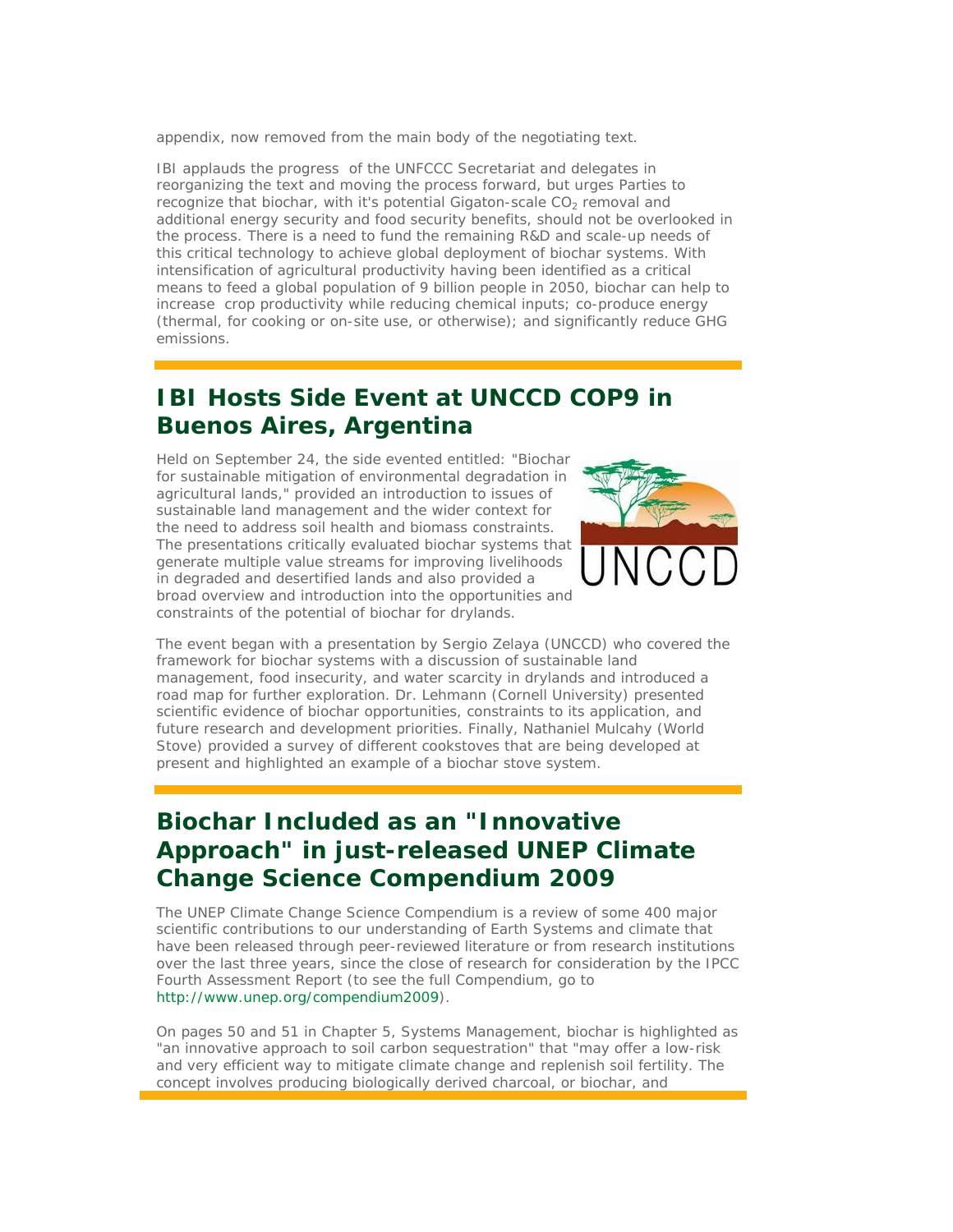incorporating it into soils". To read the remainder of the section, please see: http://www.unep.org/compendium2009/PDF/Ch5\_compendium2009.pdf

## **In Memoriam: Biochar Pioneer Geoff Moxham**

IBI is very sad to report the passing of Geoff Moxham, one of our most creative and vibrant biochar pioneers. Geoff Moxham was the production team coordinator of Project 540: Biochar Kiln Designs for Small Farms (http://www.biochar-international.org/Project/540). Based in Lismore, NSW, Australia, Project 540 is developing open-source small kiln designs for homes and farms. The design group chose the generic name of

Phoenix for the line of kilns they are working on



because, as Geoff said: "What else rises from the ashes? Why charcoal, for one, and perhaps convivial human planetary life for another."

IBI board member Stephen Joseph attended school with Geoff and shares these memories: "Geoff was renowned for his smoke bombs at high school and he and I used to concoct evil brews together in our science classes. He was a pioneer in a range of renewable energies and was involved in a developing sustainable community in Northern New South Wales. He was also a great teacher and inspired many younger people to follow a path of sustainability. He was a presenter at the May Biochar conference in Australia and was working to get local manufacture of small biochar kilns underway."

Family, friends and associates are committed to carrying out Geoff's biochar kiln projects as he would have wished. Donations in Geoff's memory can be sent to the Project 540 sponsor: Lismore Rainforest Information Centre, through Commonwealth Bank - BSB: 062 565, Account number: 10112562. All donations will go directly to the biochar project. For more information about Geoff's life and work, see his website: www.BodgersHovel.com.

# **Practitioner's Profile: 20 Years of Biochar in Costa Rica**

By Gabriela Soto and Stephen Joseph

Two decades ago, a volunteer from Japan named Shogo Sazaki brought a powerful combination of technologies to Costa Rican farmers: bokashi and biochar. Bokashi is a composting system that uses an inoculum of micro-organisms known to improve soil health called EM (Effective Microorganisms). Biomass and minerals are reacted with the



microbes to make bokashi. Adding biochar to the bokashi mix provides habitat and support for the microorganisms. It's a winning combination, producing a superior fertilizer for organic farming. To read the full story, please see the IBI website.